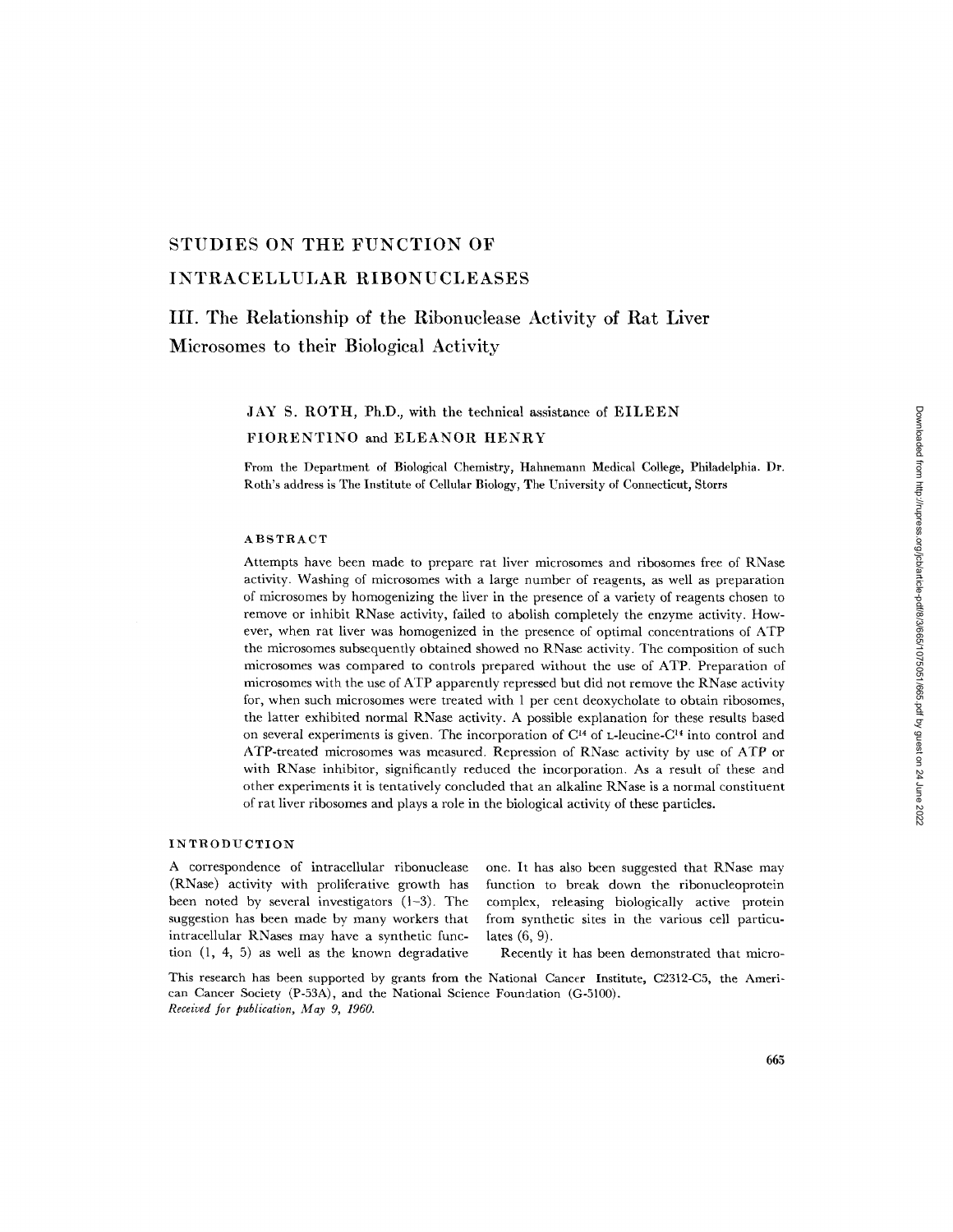somes and ribonucleoprotein particles (ribosomes)<sup>1</sup> prepared from rat liver contain an alkaline RNase (7, 8). The ribosomes contain about 10 times the specific RNase activity of the microsomes from which they are prepared (8). The association of a latent RNase with ribosomes from *Escherichia coli* has also been reported (9), and some of the properties of this enzyme have been studied (10).

Since it is fairly well agreed that ribosomes play an important role in protein synthesis (11-13), these particles provide a useful system for studying the relationship between RNase activity and protein synthesis and possibly for determining the function of intracellular RNases.

The presence of this RNase activity in microsomes and ribosomes raises several important questions. First, is the enzyme a normal constituent of microsomes or ribosomes, or is it a contaminant adsorbed from other cell structures during homogenization? If a normal constituent, what is its function, and if a contaminant, would it interfere with the biological activity of microsomes or ribosomes? Efforts have been made to obtain answers to these questions by attempting to prepare rat liver microsomes and ribosomes free of RNase activity and by determining the biological activity of such RNase-free particles.

Dickman and Morrill have reported that RNase activity can be removed from mouse pancreas microsomes by washing them with a variety of reagents (14). These same reagents have been tested in this report and found to be ineffective with rat liver microsomes. It has been demonstrated recently that ATP will release enzymes including RNase from pancreas ribosomes (15).

In the experiments presented in this paper, ATP was found to reduce the RNase activity of rat liver microsomes to negligible values under certain conditions, but it appeared to do so by only repressing the activity, not removing the enzyme from the particle. A possible mechanism of this inhibition of activity is discussed below.

In searching for methods to reduce or remove the RNase activity from microsome preparations, two approaches may be used:

(a) The microsomes may be prepared by stand-

<sup>1</sup> In accordance with the suggestion in, Microsomal Particles and Protein Synthesis, (R. E. Roberts, editor), New York, Pergamon Press, 1958, viii, the term ribosome is used to indicate the ribonucleoprotein particles of 20 to 100 S associated with the endoplasmic reticulum of rat liver and is also used for similar particles from other sources.

ard techniques and then treated with various agents designed to either leach out or remove RNase activity, or supress it by combining with, or otherwise inhibiting the enzyme. The disadvantage of this approach is that if contaminant RNase has combined with microsomal ribonucleoprotein it may have already exerted a deleterious action on RNA or ribonucleoprotein structure. Removal would only be expected to prevent further degradation during incubation or other treatment.

 $(b)$  The second approach, which is the preferable one, is to homogenize the tissue in the presence of reagents that will prevent the adsorption of cellular RNase by microsomes, or reagents that will preferentially combine with, adsorb, or inactivate free RNase activity. Microsomes or ribosomes prepared in this manner would be initially free of RNase activity and therefore not subjected to any degradative action during the preparative procedure or later.

The sections  $(a)$  and  $(b)$  of the Results correspond to the above two approaches, respectively.

It has been assumed thus far, that the RNase in microsomes is a contaminant, but the possibility that it is an integral part of ribonucleoprotein, necessary for its proper functioning, should not be overlooked. In fact this latter possibility seems more probable from the data in this report as well as others (10).

#### MATERIALS AND METHODS

Microsomes and ribosomes were prepared essentially as previously described (8) with the following exceptions: Loose TenBroeck homogenizers were utilized to prepare the homogenates and, to remove mitochondria, a single centrifugation for 35 minutes at 6600 g was employed instead of two  $17\frac{1}{2}$  minute centrifugations at the same centrifugal force. These conditions reduced the yield of microsomes considerably over that previously described (8). However, all experiments were strictly comparative, so the absolute yield of microsomes was not a significant factor. In general the analytical values for the control samples seldom varied more than 10 to 15 per cent in all the experiments.

Varying quantities of liver from male Wistar rats of 200 to 400 gm. weight were used, except in the experiments dealing with the effect of ATP on the incorporation of labeled leucine into microsomes, in which the amount of liver was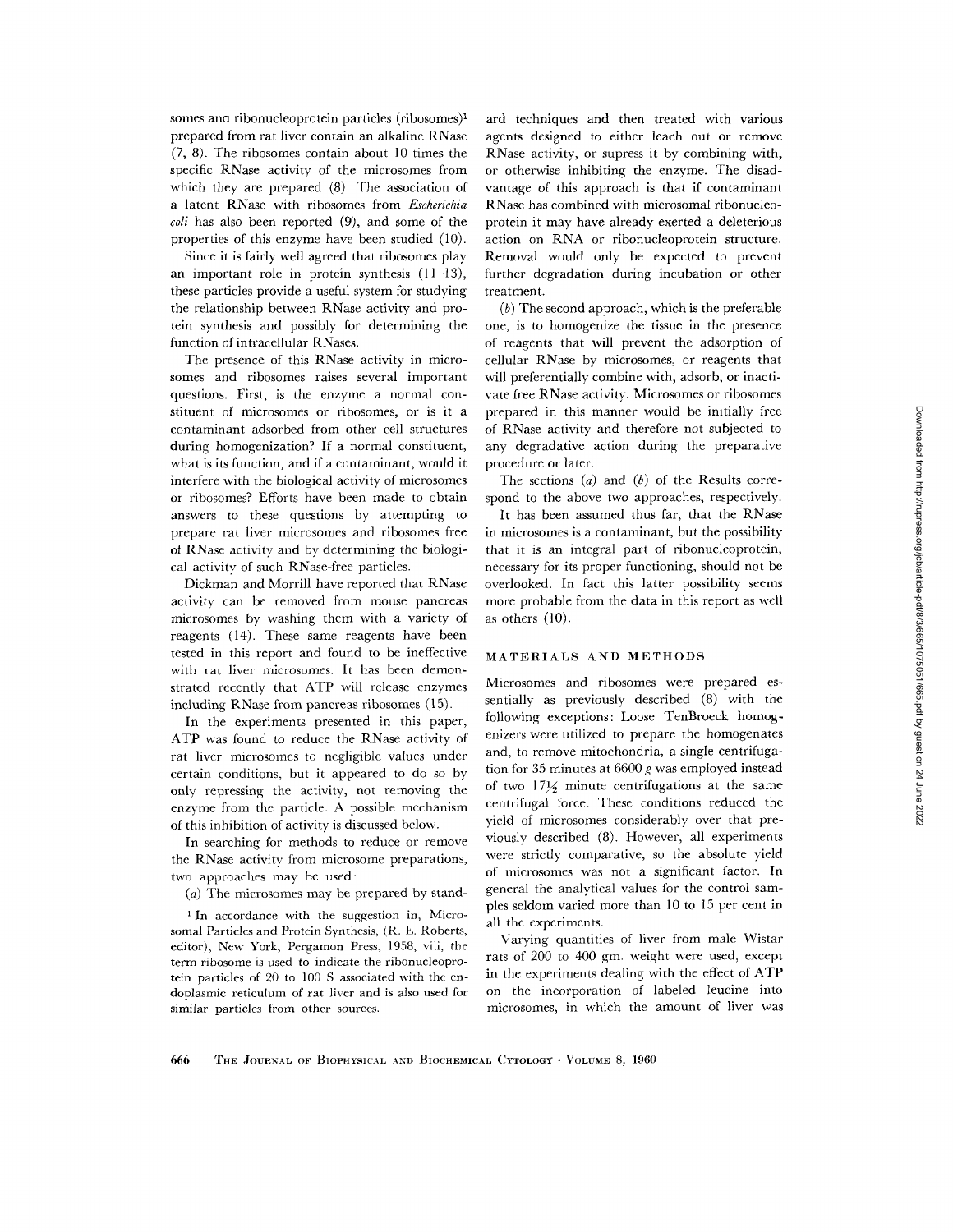Downloaded from http://rupress.org/jcb/article-pdf/8/3/665/1075051/665.pdf by guest on 24 June 2022 Downloaded from http://rupress.org/jcb/article-pdf/8/3/665/1075051/665.pdf by guest on 24 June 2022

always 10 gm. Each experiment was performed at least twice and in some cases 5 to 6 times, but usually with slight variations in the procedure or concentrations of reagents used. For this reason, in some cases, selected experiments are discussed, and significant variations in the procedure or results are commented upon. The methods used in the incorporation studies are described in connection with these experiments. The analytical methods for RNA, nitrogen (N), protein, and RNase activity were the same as those previously described (8) except that in the assay for RNase activity, carried out at pH 7.4, the precipitant consisted of 5 per cent trichloroacetic acid containing 0.5 per cent aluminum chloride. Crystalline pancreatic RNase was obtained from Worthington Biochemical Co., Freehold, New Jersey. Heparin and treburon were the same samples as described previously (18). Protamine sulfate was obtained from Nutritional Biochemicals Co., Cleveland, Ohio, and salmine from Delta Chemical Works, New York. Histidylhistidine was a product of Mann Research Laboratories, New York.

#### RESULTS

### *A. Attempts to Remove RNase Activity from Microsomes by Treatment with Various Reagents*

1. Duponol (sodium dodecyl sulfate): Identical quantities of microsomes were homogenized in 0.1, 0.3, 0.5, and 1 per cent water solutions of duponol. The homogenates were centrifuged at 105,000  $\ell$  for 90 minutes and the residues made up to a definite volume and analyzed. Duponol was quite effective in removing RNase activity, especially at the two higher concentrations. However, it also removed most of the RNA and N at these concentrations. An effective detergent would be one that would give a preparation of ribosomes containing 40 to 45 per cent RNA, with little RNase activity.

2. Deoxycholate plus heparin: Identical quantities of microsomes were treated as described under experiment 1 with different concentrations of water solutions of sodium deoxycholate, all containing 1 mg. of heparin per ml. of solution. The results of a typical experiment are illustrated in Table I. One per cent deoxycholate plus heparin proved quite effective in removing or suppressing the RNase activity of ribosomes. The yield of particles was considerably reduced, however.

Normally, when microsomes are treated with 1 per cent deoxycholate, 55 to 60 per cent of the microsomal RNA is recovered in the ribosomes (8). The presence of 1 mg. per ml. of heparin reduced this recovery to 25 to 30 per cent.

3. Deoxycholate plus treburon: When treburon, a synthetic sulfated polysaccharide and good RNase inhibitor (18), was substituted for heparin, the RNase activity of the resulting ribosomes was reduced to about one-third that of controls. The recovery of ribosomes was again considerably reduced as in the deoxycholate plus heparin treatment.

4. Amberlite XE 64 resin : This resin has been extensively used for the chromatographic separation of pancreatic RNase (19). Aliquots of microsomes were homogenized with 0.25 M sucrose and sucrose containing different quantities of suspended resin. The resin was removed by centrifugation at 5,000

|  |  | ARI | $\mathbf{r}$ | г. |  |
|--|--|-----|--------------|----|--|
|--|--|-----|--------------|----|--|

*The Effect of Treatment of Microsomes with Various Concentrations of Sodium Deoxycholate plus Heparin* 

| Sample and conditions*                                                  | <b>RNase</b><br>specific<br>activity | <b>RNA</b>         | Nitrogen         |  |
|-------------------------------------------------------------------------|--------------------------------------|--------------------|------------------|--|
|                                                                         | units per<br>$mg$ , $N$              | mg. per<br>$ml.\S$ | mg. per<br>ml \$ |  |
| Residue from microsomes<br>treated with 0.1 per<br>cent deoxycholate    | 267                                  | 1.07               | 1.42             |  |
| Residue from microsomes<br>treated with 0.3 per<br>cent deoxycholate    | 351                                  | 0.71               | 0.50             |  |
| Residue from microsomes<br>treated with 0.5 per<br>cent deoxycholate    | 470 t                                | 0.55               | 0.23             |  |
| Residue from microsomes<br>treated with 1.0<br>per<br>cent deoxycholate | 0                                    | 0.25               | 0.095            |  |

\* The experimental procedure is described in the text. All sodium deoxycholate solutions contained 1.0 mg. of heparin per ml. of solution.

 $~$  The increase in specific RNase activity is due to removal of most of the protein. The values for RNase specific activity in this table are to be compared with an average value of 1780 for a series of l0 control ribosome samples (8).

§ The residues obtained after treatment of the microsomes with the above concentrations of deoxyeholate were made up to a total volume of 10 ml. in distilled water and 1 ml. samples of this utilized for analysis of RNA and nitrogen.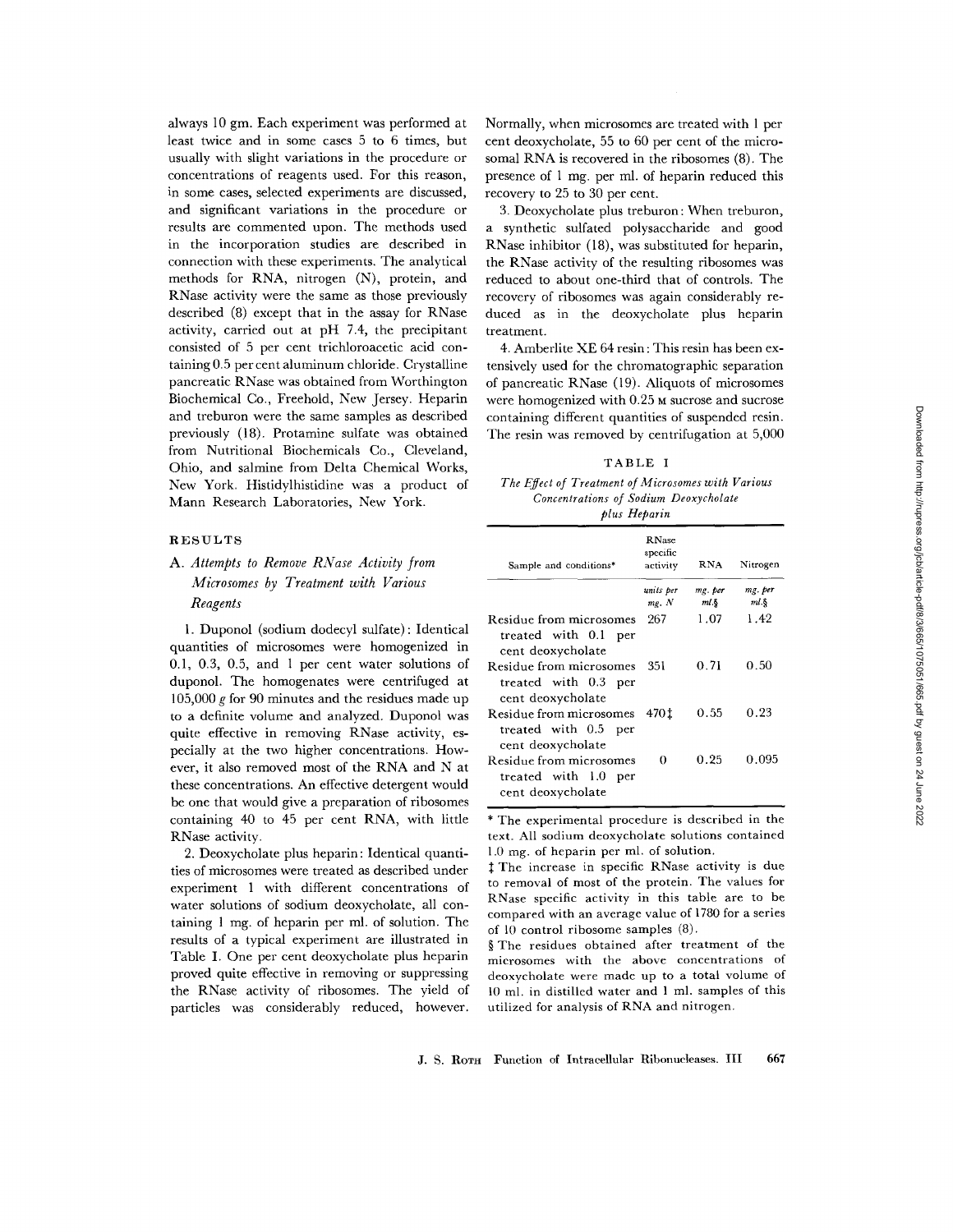g for l0 minutes and the microsomes then collected by centrifuguation at  $60,000$  g for 35 minutes. In a series of experiments in which 3 different concentrations of resin were used, the adsorbent removed from 0 to 67 per cent of the RNase activity from the microsomes. There was no significant change in the RNA content of the preparations treated with resin.

5. The following reagents or treatments were ineffective in removing RNase activity from rat liver microsomes.

(a) Washing with sucrose, pH  $9.0$ .

 $(b)$  Washing with sucrose, pH 9.0 plus 0.01 M ethylenediaminetetraacetic acid (EDTA).

 $(c)$  Washing with 0.1 M ammonium chloride, pH 9.0.

The difference in behavior of liver microsomes and pancreas microsomes treated with these reagents (14) isunexplained but it appears probable that pancreas microsomes have much larger quantities of RNase associated with them since the pancreas is concerned with the synthesis of this extracellular digestive enzyme. As an extracellular enzyme one would expect it to be easily removed from its site of synthesis.

(d) Homogenization of microsomes with tween 80, triton X-100, and triton X-305 in concentrations ranging from 0.1 to 1.0 per cent.

 $(e)$  Recently bentonite has been used with success to remove RNase from yeast and tobacco mosaic virus preparations (16, 17). However, treatment of sucrose suspensions of microsomes with bentonite caused aggregation of the microsomal particles which thereby sedimented at the low centrifugal forces used to separate the bentonite.

### *B. Attempts to Prepare RNase-Free Microsomes by Homogenization of Rat Liver in the Presence of Various Reagents*

In the following experiments equal portions of liver were homogenized in 0.25 M sucrose containing various substances, and microsomes prepared and analyzed as before. The control was a similar portion of the same liver homogenized in 0.25 M sucrose solution.

6. Heparin: When rat liver was homogenized in 0.25 M sucrose containing 1 mg. of heparin per ml., the microsomal pellet was small and whitishopalescent. It contained no RNase activity. However, no RNA or protein was present either, and

the pellet was, therefore, probably mostly lipid or polysaccharide. It was not investigated further. Use of 0.5 mg. of heparin per ml. of sucrose solution resulted in the retention of about one-third of the control amount of RNA in the microsomal pellet with a corresponding decrease in RNase activity.

7. Histidine or histidine plus EDTA: Homogenization of liver in 0.25 M sucrose containing the reagents listed in Table II gave results which were typical of many other experiments for which the analytical data are not given. In a large series of experiments there has been a good correlation of RNase activity with the RNA content of microsomal preparations. Removal of RNA, by any means, usually was accompanied by a corresponding reduction in RNase activity. This has been a fairly consistent finding with the exceptions noted in experiments 4, 8h, and 8i.

8. Homogenization of liver with the following solutions either failed to affect significantly the RNase activity of the microsome preparations or adversely affected them as described below.

(a)  $0.25$  M sucrose pH 9.0.

 $(b)$  0.1 or 0.2 M phosphate buffer pH 7.0 (no sucrose).

 $(c)$  0.25 M sucrose containing either 5.5 mM lysine or arginine neutralized to pH 7.3.

(d)  $0.25$  M sucrose containing 3.4 mM histidylhistidine.

#### TABLE II

*The Effect of Histidine and Histidine plus ED TA on the RNase Activity and Composition*   $of$  Rat Liver Microsomes

| Conditions*                                        | <b>RNase</b><br>specific<br>activity | <b>RNA</b>     | Nitrogen       | Protein        |  |
|----------------------------------------------------|--------------------------------------|----------------|----------------|----------------|--|
|                                                    | units per<br>mg. N                   | mg. per<br>ml. | mg. per<br>ml. | mg. per<br>ml. |  |
| Control                                            | 160                                  | 0.80           | 6.87           |                |  |
| 6.5 mм histidine                                   | 102                                  | 0.68<br>0.88   |                |                |  |
| 6.5 mm histidine<br>3<br>plus<br>mм<br><b>EDTA</b> | 96                                   | 0.46           | 0.73           | 5.35           |  |

\* Microsomes were prepared from 7 gm. of liver in 0.25 M sucrose for the control or sucrose plus the final concentrations of histidine or histidine plus EDTA indicated in the table for the experimentals and the microsomal pellet in each case was made up to a final volume of 10 ml.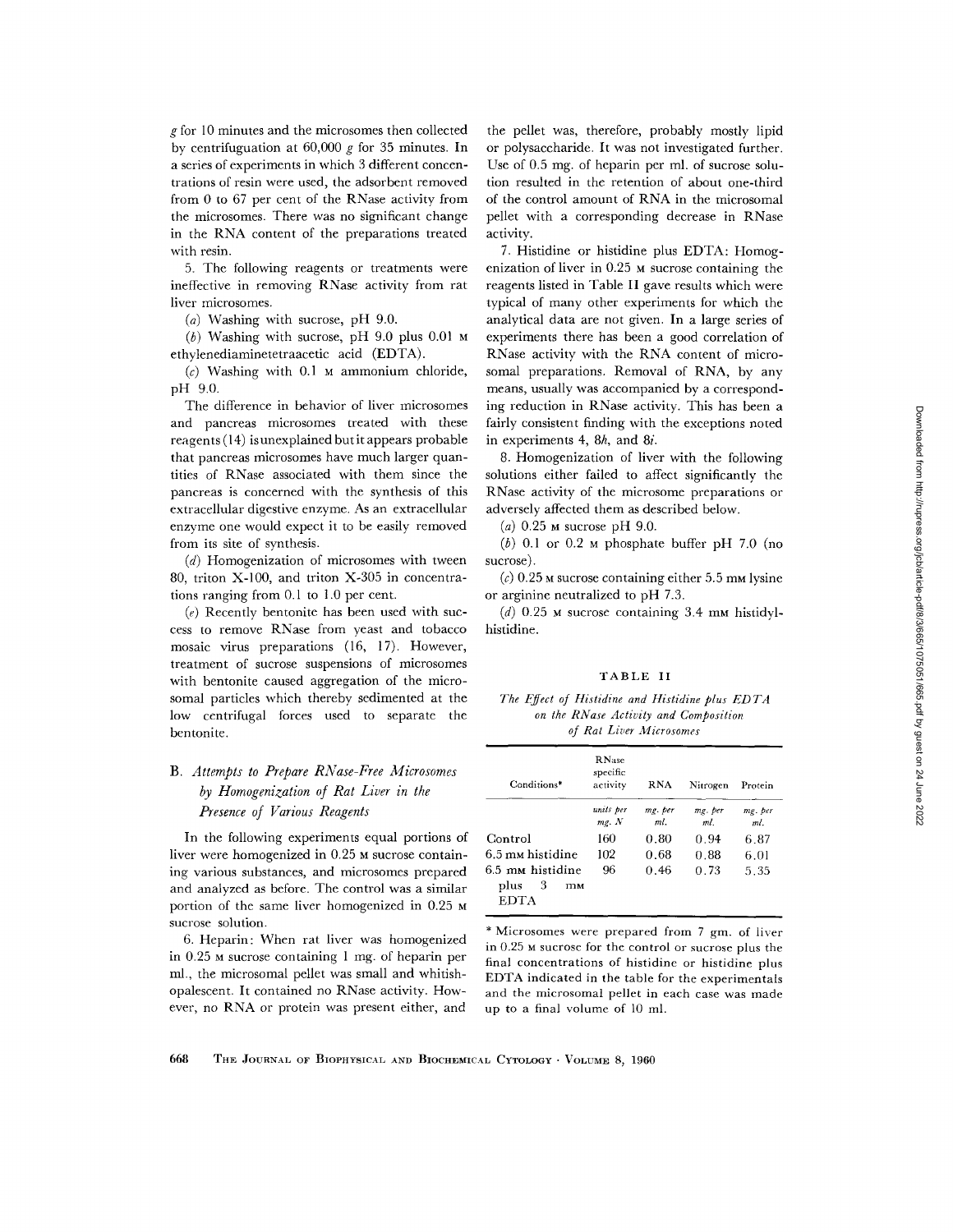$(e)$  0.25 M sucrose containing 1 mg. per ml. of an insoluble complex of heparin-protamine.

 $(f)$  0.25 M sucrose containing 1 mg. of protamine per ml. The results obtained with this solution were identical to those described in experiment 6. Smaller quantities of protamine gave increasing recoveries of RNase, RNA, and protein. Salmine substitued for protamine gave similar results.

 $(g)$  0.25 M sucrose containing 0.018 M calcium chloride solution. The addition of this concentration of calcium chloride apparently caused aggregation of the microsomes because no RNA or RNase activity was recovered in the pellet. This effect has been studied by Gross and Pearl (25).

 $(h)$  0.25  $M$  sucrose, pH 9.0 plus 0.01  $M$  EDTA. Homogenization of liver in this solution had no effect on RNase activity but reduced the RNA content of the microsomes to approximately onequarter that of controls.

 $(i)$  0.25 M sucrose containing increasing concentrations of XE 64 resin. No significant effect on the RNase activity of microsome preparations was noted, but with increasing concentrations of resin, increasing amounts of RNA, N, and protein were removed from the microsomal pellet.

 $(i)$  0.25 M sucrose containing various quantities of bentonite. Aggregation of microsomes took place; no microsomal pellet was obtained even when small quantities of bentonite were used.

### *The Effect of A TP on the RNase Activity of Rat Liver Microsomes*

In the following experiments with ATP, similar 10 gm. portions of pooled liver from 2 or 3 rats were homogenized in either 0.25 M sucrose solution, or sucrose solution which was 1.8 or 3.6 mm with respect to ATP (1 mg. or 2 mg. ATP) per ml.). Microsomes were prepared as before and washed once with 0.25 M sucrose solution. The results of a group of experiments are given in Table III. Consideration of the data in the table, shows that microsomes prepared in sucrose solution containing 1.8 mM ATP have negligible RNase activity compared to controls. In many experiments the RNase activity of this preparation was zero; in a few, slight activity of doubtful significance was observed, and in one or two experiments activity was significant but no more than 20 to 30 per cent of controls. The RNA content was slightly elevated and N and protein content significantly increased (35 to 45 per cent) compared to control samples. The increase in N is accounted for, within experimental error, by the N contained in the extra 3.9 mg. of protein and 0.24 mg. of RNA. The reason for this increase in protein and RNA is unknown. It appears possible that the solutions containing ATP in some way cause additional protein to aggregate with, and subsequently separate with the microsomes. Evidence for this possibility is presented below.

The microsomes prepared with the use of 3.6 mM ATP, almost without exception, contained no detectable RNase activity. The RNA content of these microsomes was significantly lower, but the N and protein contents were not significantly different from the controls. In the experiments summarized in Table III, the sucrose solutions containing the ATP were not adjusted to neutral

*The Effect of A TP on the RNase Activity and Composition of Rat Liver Microsomes*  Average values and range for 8 experiments Sample\* RNase specific activity RNA Nitrogen Protein 0.25 M sucrose (control) *units per mg. N mg. per ml. mg. per ml. mg. per ml* 208 1.50 2.00 11.4

**TABLE** III

|                                    | (164–290)  | $(1.27-1.63)$                                                                                                        | $(1.75 - 2.48)$ | $(9.4 - 15.2)$  |
|------------------------------------|------------|----------------------------------------------------------------------------------------------------------------------|-----------------|-----------------|
| $0.25$ M sucrose plus 1.8 mm ATP   | 28         | 1.74                                                                                                                 | 987             | 15.3            |
|                                    | $(0 - 68)$ | $(1.56-2.24)$                                                                                                        | $(2.50-3.65)$   | $(12.2 - 18.6)$ |
| $0.25$ M sucrose plus $3.6$ mM ATP |            | 1.10                                                                                                                 | 2.18            | 12.0            |
|                                    | (0)        | $(0.74 - 1.37)$                                                                                                      | $(1.64 - 2.65)$ | $(9.3-13.4)$    |
| - 50                               |            | بمأهد المتحدث والمستحيل المتحال المستحدث المتحال المستحدث المستحدث والمستحدث والمستحدث والمستحدث والمستحدث والمستحدث |                 |                 |

\* For each sample 10 gm. of rat liver were homogenized with 9 volumes of the respective solutions in the cold. Microsomes were resuspended by homogenization in 35 ml. of ice cold 0.25 M sucrose solution. Of this 35 ml., 10 ml. were utilized for amino acid incorporation experiments and the remainder was centrifuged at 60,000 g for 35 minutes and the pellet made up to 5.0 ml. with glass-distilled water for the above assay.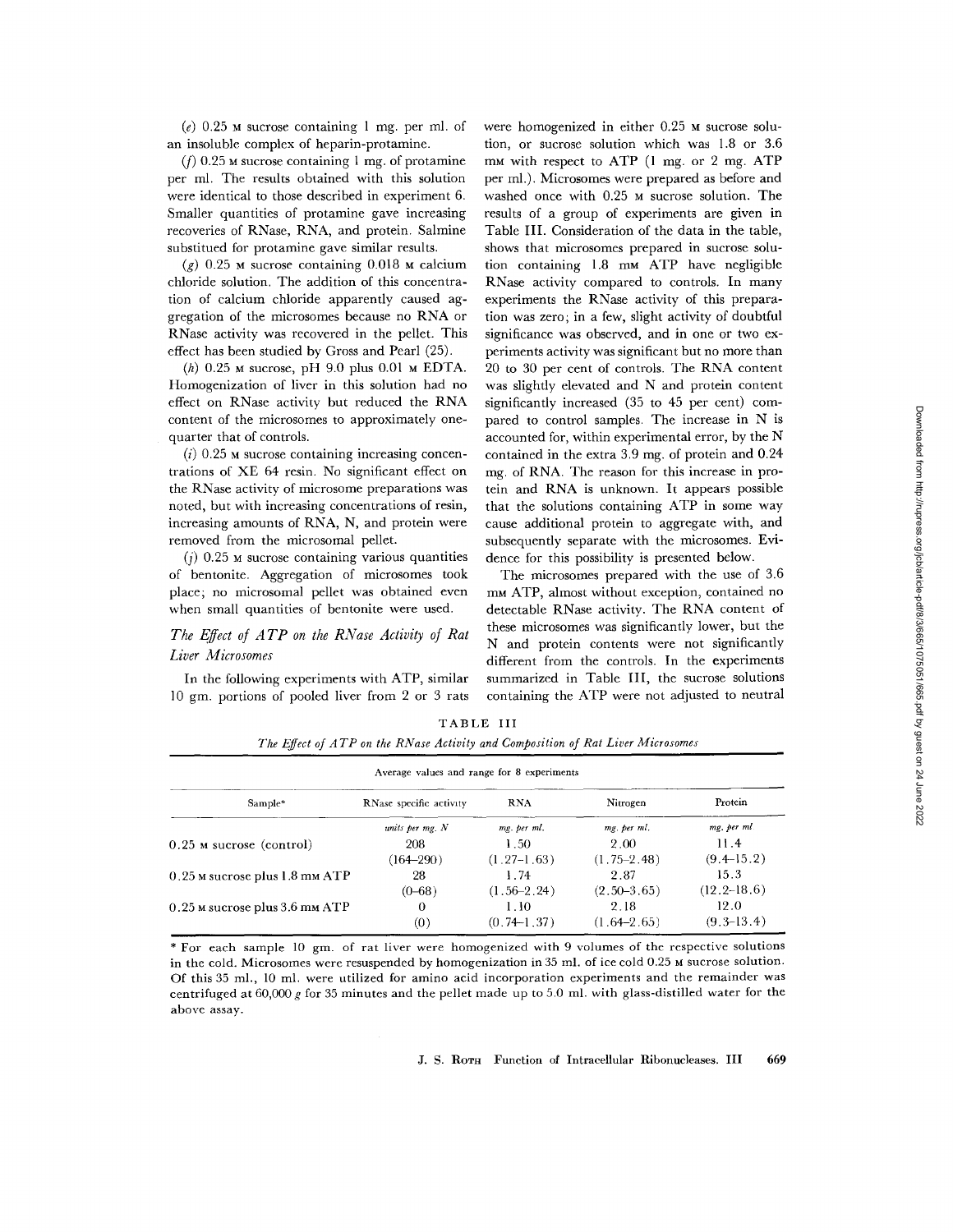pH before use, consequently the pH of the resulting homogenates was lowered from 6.5 for the controls to 5.9 or 5.6 with the lower and higher concentrations of ATP, respectively. This lowering of pH appears to be essential for the optimum reduction in RNase activity since the use of neutral ATP solutions, in several experiments, resulted in only a 50 per cent decline in RNase activity. Otherwise, the neutralized ATP solution gave the same results as the unneutralized solution.

It is known that ATP has the ability to chelate magnesium and other ions under certain conditions, and the results observed may be due in part to this effect. However, as previously mentioned, EDTA was not effective in removing RNase activity under the conditions described. Homogenization of liver in sucrose containing 1.8 mm guanosine triphosphate reduced the RNase activity of microsomes about 50 per cent without affecting the other measured components. 5'-Adenylic acid (6 mM) when unneutralized, caused most of the microsomal components to sediment with the mitochondria. This was thought to be due to lowering of the pH but when neutral 5'-adenylic acid was used, similar effects were noted.

### *The RNase Activity of Ribosomes Prepared from A TP-Treated Microsomes*

It would appear from the data in Table III that homogenization of liver in the presence of ATP was a successful method for removing RNase activity from microsomes. However, when microsomes prepared in this manner were treated with a 1 per cent water solution of sodium deoxycholate and the ribosomes subsequently isolated, they were found to contain approximately the same RNase activity as control samples not treated with ATP. The results of two typical experiments are depicted in Table IV which also gives the experimental details. Not enough sample was available to carry out a complete assay for RNA, N, and protein on microsomes, but the values in Table III will give a good approximation of the results missing in Table IV. Examination of the data in Table IV indicates a 7- to 9-fold increase in the specific RNase activity of ribosomes when compared to microsomes, in agreement with previous results (8). There is, however, no significant difference between the RNase activity of the controls and the samples prepared with use of ATP. This suggests that the RNase activity of microsomes had been suppressed by ATP but the enzyme not removed from the particles.

In view of the increased protein content of microsomes prepared in the presence of 1.8 and 3.6 mM ATP, it was considered possible that part of this extra protein might consist of RNase inhibitor (20), which in some way was caused by the ATP to adhere to the microsomes. On treatment with deoxycholate the RNase inhibitor pro-

TABLE IV

|  |  |  |  |  |  |  | The RNase Activity and Composition of Ribosomes Obtained from Microsomes Prepared with Use of ATP |
|--|--|--|--|--|--|--|---------------------------------------------------------------------------------------------------|
|--|--|--|--|--|--|--|---------------------------------------------------------------------------------------------------|

| Sample and conditions*                           |                 | RNase specific activity |        | <b>RNA</b>  |        | Nitrogen    |       | Protein     |  |
|--------------------------------------------------|-----------------|-------------------------|--------|-------------|--------|-------------|-------|-------------|--|
|                                                  | units per mg. N |                         |        | mg, per ml. |        | mg, per ml. |       | mg. per ml. |  |
|                                                  | Exp. 1          | Exp. 2                  |        |             |        |             |       |             |  |
| Microsomes:<br>0.25<br>M<br>sucrose<br>(control) | 250             | 220                     |        |             |        |             |       |             |  |
| Microsomes: 0.25 $\mu$ sucrose + 1.8<br>mm ATP   | 14              | 0                       |        |             |        |             |       |             |  |
| Microsomes: $0.25$ M sucrose $+3.6$<br>mm ATP    | $\theta$        | 0                       |        |             |        |             |       |             |  |
|                                                  | Exp. 1          | Exp. 2                  | Exp. 1 | Exp. 2      | Exp. 1 | Exp. 2      | Exp.1 | Exp. 2      |  |
| Ribosomes (control)                              | 1800            | 1586                    | 0.66   | 0.48        | 0.30   | 0.29        | 1.42  | 1.68        |  |
| Ribosomes (1.8 mm ATP)                           | 1520            | 1790                    | 0.301  | 0.93        | 0.48   | 0.43        | 2.46  | 2.49        |  |
| Ribosomes (3.6 mm ATP)                           | 1544            | 1420                    | 0.44   | 0.49        | 0.25   | 0.29        | 1.25  | 1.88        |  |

\* Liver from 2 to 3 rats was pooled and three 10 gm. samples homogenized with 9 volumes of the respective ice cold solutions above, using the same homogenizer. Microsomes were prepared and a portion reserved for RNase assay. The remaining microsomes were homogenized with 8 ml. of a cold 1 per cent water solution of sodium deoxycholate. These solutions were centrifuged at  $105,000\ g$  for 90 minutes and the resulting pellets made up to 5 ml. with glass-distilled water and analyzed. This value is probably in error.

670 THE JOURNAL OF BIOPHYSICAL AND BIOCHEMICAL CYTOLOGY · VOLUME 8, 1960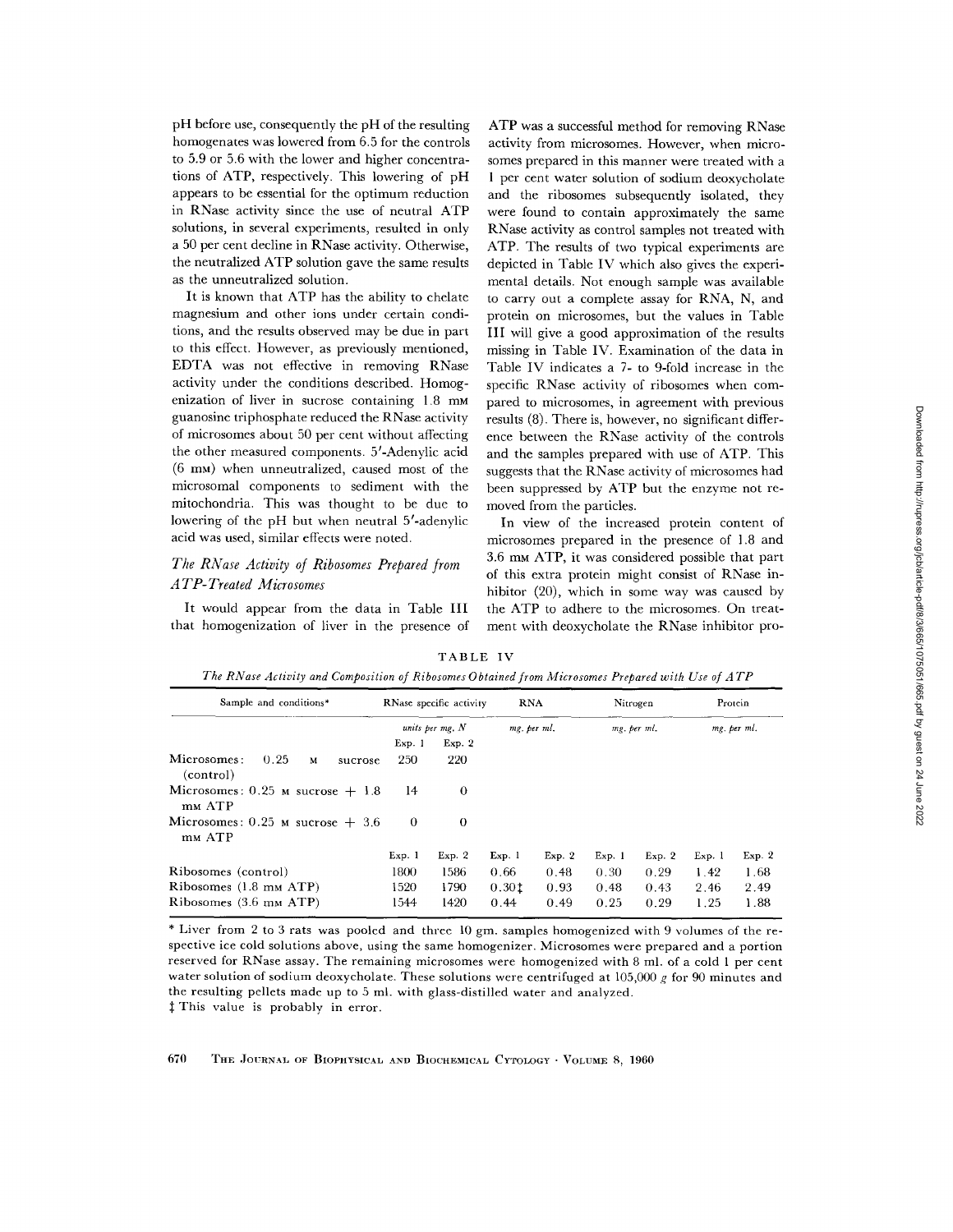tein may be removed, along with most of the microsomal protein.

The validity of this hypothesis may be tested in several ways. First, if RNase inhibitor is bound to the microsomes in the presence of ATP, addition of sulfhydryl reactants (21) may inactivate the inhibitor and release the suppressed RNase activity. To test this possibility, microsomes prepared in sucrose containing 1.8 or 3.6 mm ATP were treated, in separate experiments with  $0.4$  mm  $p$ -chloromercuribenzenesulfonic acid (CMS),  $p$ chloromercuribenzoic acid (CMB), or  $Pb^{++}$ , and compared to control microsomes treated similarly. In a series of five experiments, in no case, did any of the sulfhydryl reactants release appreciable RNase activity from the ATP-treated microsomes. It is, of course, possible that the release of RNase activity may not occur in the presence of ATP. It appeared that some activity was released from the control microsomes on treatment with the above sulfhydryl reactants but the nature of this release of RNase activity from control mierosomes was not investigated further.

In a second type of experiment, a rat liver was divided into two similar portions. One portion (A) was homogenized in 0.25 M sucrose (control), and the second  $(B)$  in sucrose plus 2.7 mm ATP. Supernatant fraction was prepared from each and the supernate from A was divided into two portions. To one  $(A_1)$  ATP to a final concentration of 2.7 mm was added. All three supernates were assayed for RNase inhibitor as previously described (21). The amount of inhibitor in A and  $A_1$  was approximately the same, while in B the amount was considerably reduced. This experiment may be taken as evidence for the suggestion that homogenization of rat liver in the presence of ATP causes at least partial adsorption of RNase inhibitor on the microsomes, along with, possibly, other proteins or nucleoproteins.

### *The Incorporation of Amino Acids into Microsomes Prepared with Use of A TP*

The procedures described by Greengard and Campbell (22) were utilized with some modifications. A 10 ml. aliquot of washed microsomes was centrifuged at  $60,000$  g for 35 minutes and then made up to 2.0 ml. The incubation mixtures contained 0.7 ml. of microsome suspension in buffer (mixture  $X$ ) (26), 0.3 ml. of rat liver supernatant fraction, 0.2 ml. of phosphoenolpyruvate solution containing 10  $\mu$ M of phosphoenolpyruvate and 2  $\mu$ M of ATP and 0.1 ml. of uniformly labeled L-leucine-C<sup>14</sup> (1  $\mu$ c.). For the controls, the leucine was added immediately prior to precipitation of the mixture with 5 per cent perchlorie acid. The supernates prepared in sucrose containing ATP contained, of course, a small additional quantity of ATP. The mixtures were incubated for 1 hour at 37° under a slow stream of 95 per cent  $N_2$  plus 5 per cent  $CO<sub>2</sub>$  gas. After thorough washing and removal of nucleic acids, aliquots of the precipitates were placed in planchets and dried. An adsorption curve made with increasing amounts of microsomal protein was prepared for correcting the samples for self-absorption. With the amount of protein on the planchets (1 to 2 mg.) this correction proved to be negligible. The samples were counted in a gas-flow counter.

The results of several typical experiments are illustrated in Table V. Repression of RNase

154

Sample and method of preparation\* Counts per minute per mg of protein Exp. 1 Exp. 2 Exp. 3 Control (no ATP) 510 400 541 Control plus RNase inhibitor§ Control  $(1.8 \text{ m})$  ATP utilized in preparation  $173$  183 266 of microsomes)  $Exp. 4$   $Exp. 51$ 850 433 289 329

TABLE V The Incorporation of C<sup>14</sup> of L-Leucine-C<sup>14</sup> into Rat Liver Microsomes Prepared with Use of ATP

\* The experimental details are given in the text.

of microsomes)

Neutralized ATP was used. The RNase activity of the microsomes was approximately 50 per cent of the control activity.

§ A partly purified preparation (0.3 ml.) (21) was utilized.

Control (3.6 mm ATP utilized in preparation 153 119 129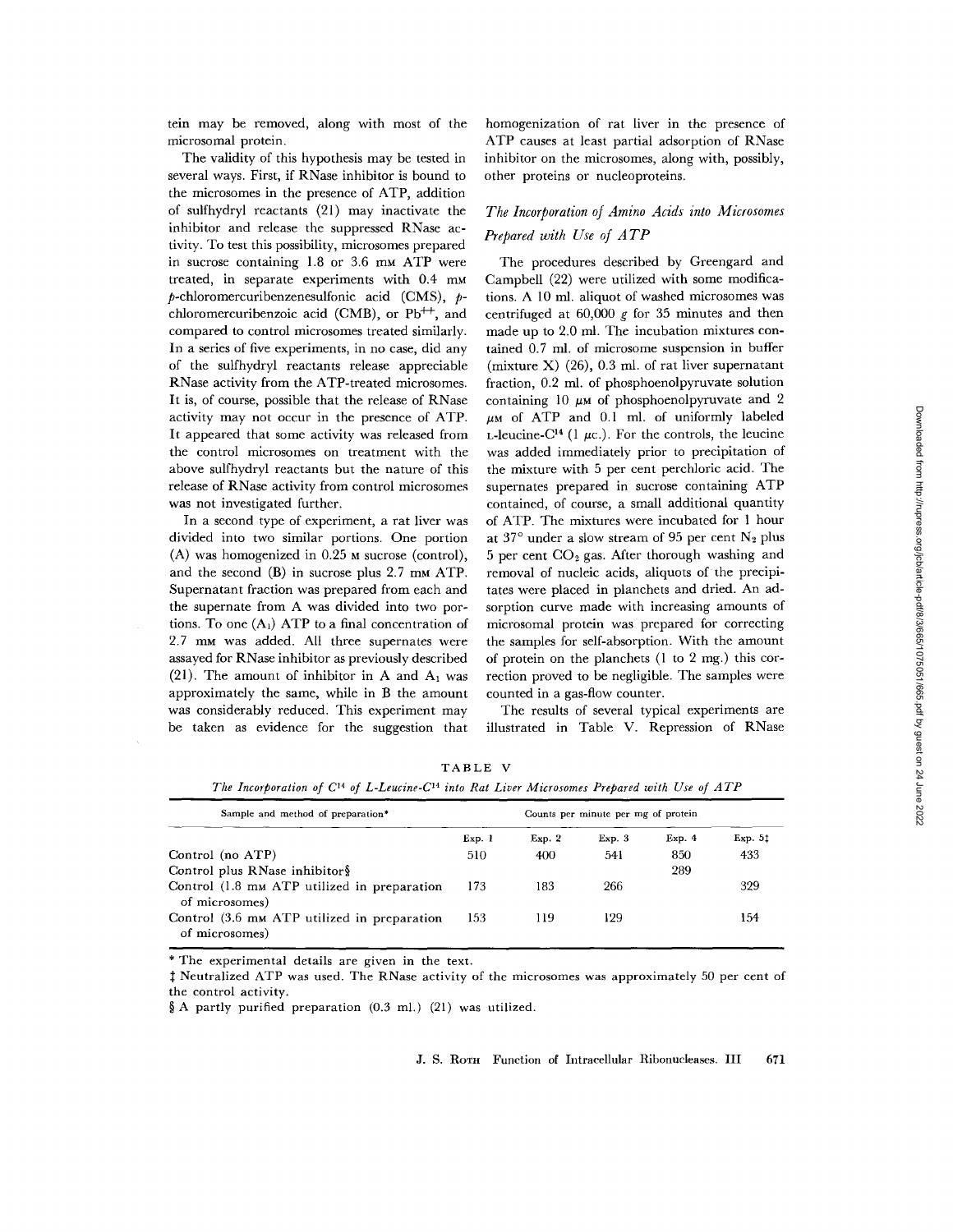activity, whether by preparation of microsomes in the presence of ATP, or by addition of RNase inhibitor, resulted in a marked decrease in the incorporation of radioactivity of microsomes. The magnitude of the incorporation of radioactivity into the control microsomes varied over fairly wide limits with different preparations, Also, the magnitude of the decline in incorporation of the radioactive isotope into the microsomes prepared with use of ATP varied, and in some experiments it was less than in the ones illustrated. In spite of this, in a series of 14 experiments there were no important deviations from these results.

Addition of  $1 \mu$ g. of crystalline pancreatic RNase to the incubation mixture resulted in a small decline in activity, while with  $5 \mu$ g. the decline in incorporation was approximately 50 per cent. When small amounts of pancreatic RNase (0.03  $\mu$ g.) were added to the microsome samples prepared with the use of ATP, there was a small increase in the incorporation. However, this is not considered significant since it occurred with control samples also.

#### DISCUSSION

From the evidence presented in the foregoing sections the following tentative conclusions may be drawn.

1. An alkaline RNase is a normal constituent of rat liver ribosomal nucleoprotein and,

2. The activity of this RNase is essential to the optimal biological functioning of the ribosomes.

The two main lines of evidence for these conclusions are: an excellent correlation between the amount of RNA in microsomes and the RNase activity of these particles. Although not mentioned in the preceding results, this correlation also holds quite well for ribosomes. Thus, in several experiments in which ribosomes were treated in various ways resulting in a decrease in their RNA content, there was a corresponding decrease in their RNase activity. It should be also noted that Spahr and Hollingworth (10) recently investigated the properties of a RNase from *E. coli* ribosomes and coneluded that the RNase is an integral part of the particles. With respect to rat liver ribosomes or microsomes, it is quite possible that part of the RNase activity associated with these particles is adsorbed on homogenization of the cell, but a portion of the activity may be normally present. It is interesting to observe, however, that there appears to be no acid RNase present in these particles, although it would be expected that the processes used in preparation of the fractions would favor release of at least some of this lysosomal enzyme. The second line of evidence is: repression of the RNase activity of microsomes causes a decrease in the incorporation of the radioactivity of C<sup>14</sup> L-leucine. This evidence would be stronger if it would be possible to restore this activity by addition of RNase, but it is possible that crystalline pancreatic RNase does not have the correct specificity or protein structure and that one must add back the ribosomal enzyme itself.

It is quite obvious that further evidence is needed to establish the above conclusions on firmer footing. Since the incorporation of amino acids into separated ribosomes may now be readily accomplished (23, 24), studies with this system might be particularly useful. By using ribosomes, most of the lipid components and a large part of the varied enzyme content of microsomes would be eliminated.

There is a need for further knowledge of the properties of the RNase associated with ribosomes, particularly its specificity. It would be important also to isolate and purify this RNase so that its relation to ribosome systems may be assessed. These problems are presently being studied in our laboratory.

It is of interest to speculate on a possible role of ATP in the final stages of the protein synthetic process. Although the details of the activation of amino acids and their transfer to soluble RNA are being rapidly elucidated (13), the manner in which the individual amino acid residues, when arranged on the matrix RNA, are joined together, and the method by which the final assembled protein is removed from association with the matrix RNA is still unknown, although many suggestions have been offered. It is quite possible that ATP plays an important role in these processes and that its apparent relation to RNase activity in microsomes is somehow involved.

#### BIBLIOGRAPHY

1. BRODY, S., *Biochim. el Biophysica Acta,* 1957, 24, 216.

2. GROTH, D. P., *Biochim. et Biophysica Acta,* 1956, **21,** 18.